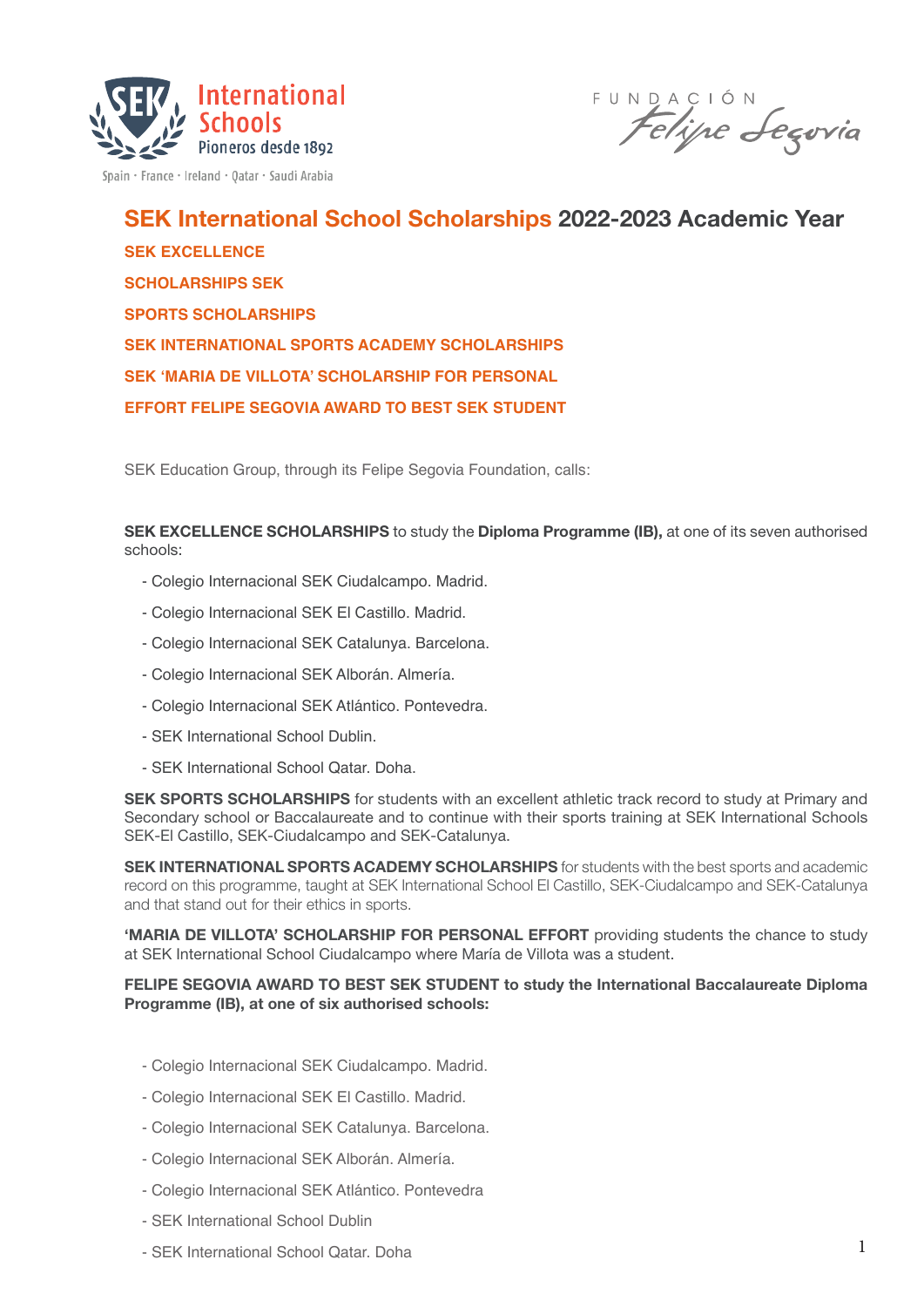### **Objectives of the 2022-2023 SEK SCHOLARSHIPS:**

To support those students with the most outstanding academic records to begin or continue their International Baccalaureate studies at a one-hundred-year-old educational institution.

Collaborate to allow young people to combine their sporting abilities with their academic training, through an integrated programme overseen by outstanding sports people with recognised professional experience in this field at SEK International School El Castillo, Ciudalcampo and Catalunya.

Developing and valuing effort, overcoming adversity and actions to benefit the community and society overall.

### **Who can apply for a scholarship from SEK Education Group and the Felipe Segovia Foundation?**

**SEK Excellence Scholarships:** All Compulsory Secondary Education (ESO) students or students taking an equivalent stage if the student comes from another educational system, with excellent academic records and personal development, who want to expand and enrich their education through the International Baccalaureate Diploma Programme (IB), and that they meet the stipulated requirements.

**SEK Sport Scholarships:** All students in year 1 Primary to year 2 of Bachillerato or its equivalent if the student comes from another education system, who compete in tennis, swimming, horse riding, padel tennis, golf, taught at SEK Sports Academies (SEK International School El Castillo, Ciudalcampo and Catalunya), whether or not they are SEK students, and that meet the requirements.

SEK International Sports Academy Scholarships: All students on the INTERNATIONAL SPORTS ACADEMY programme at SEK EL CASTILLO, SEK CIUDALCAMPO and SEK CATALUNYA who meet the stipulated requirements.

"María de Villota" Scholarships for Personal Effort: All SEK Compulsory Secondary Education (ESO) students or its equivalent if the student comes from another education system, demonstrating an excellent academic record, capacity for work and overcoming difficulties and having developed and led initiatives with impact in the Community, following María de Villota's example and meeting the stipulated requirements.

Felipe Segovia Award for best SEK student: All SEK students in year 4 of Compulsory Secondary Education (ESO), with an excellent academic record, who want to expand and enrich their education through the International Baccalaureate Diploma Programme (IB) and which best represent the values of SEK Education Group and of its founder, Felipe Segovia.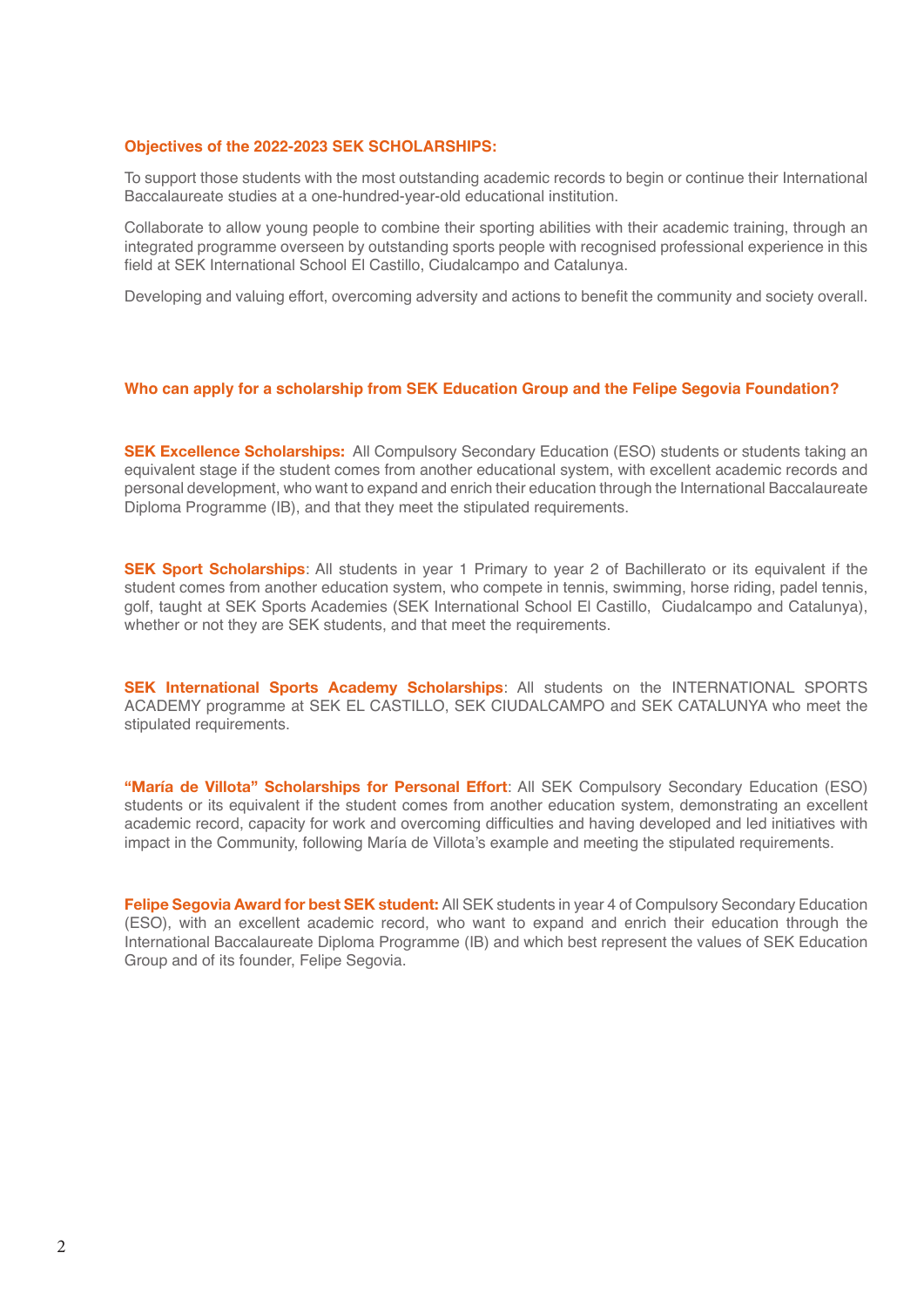# 1.- SEK Excellence Scholarships

SEK Education Group, through its Felipe Segovia Foundation, aims with these scholarships, to support year 4 Compulsory Secondary Education (ESO) students with high personal and academic profiles to take the International Baccalaureate Diploma Programme at an authorised SEK school or those studying equivalent qualifications if students comes from different education systems.

# **Requirements**

- 1. Have studied year 4 of Compulsory Secondary Education (ESO) or its equivalent during the 2021- 2022 academic year.
- 2. Have obtained an average mark of 9 points in ESO year 3 and the first and second assessments for year 4 or its equivalent in other education systems.
- 3. Have developed aspects of their profile that extend beyond the academic field.

# **Benefits**

Each of the SEK Excellence Scholarships will be awarded by the Scholarship Committee, based on the academic merits and the personal portfolio submitted by students.

## It will be endowed the **full Diploma Programme tuition fees** for the whole two years.

The Scholarship Committee may review and even completely withdraw the scholarship to the student, if one of the following circumstances occurs:

- to have outstanding debts with SEK Education Group.
- a significant drop in the student's academic performance.
- the student evinces an attitude not in accordance with the values of SEK Education Group. (Coexistence, academic propriety, effort, overcoming difficulties, etc.)

Two annual reviews will be carried out: one in the first half of January and another in the first half of April. Students will only be notified once when their conditions of the awarded scholarship change.

# **Documentation**

- Academic certificate in year 3 ESO or its equivalent in the case that the student comes from another education system and the qualifications corresponding to the first and second assessment of year 4 of ESO or its equivalent, issued by the school of origin.
- A full **Personal Portfolio** submitted by students including:
	- Personal letter in which the student sets forth their motivation for applying for the scholarship and to study the Diploma Programme at SEK Schools.
	- Curriculum Vitae: Languages, courses, extracurricular activities, volunteer activities, hobbies, etc.
	- At least two letters of recommendation from school teachers and extracurricular activities supervisors, that make reference to their personal profile.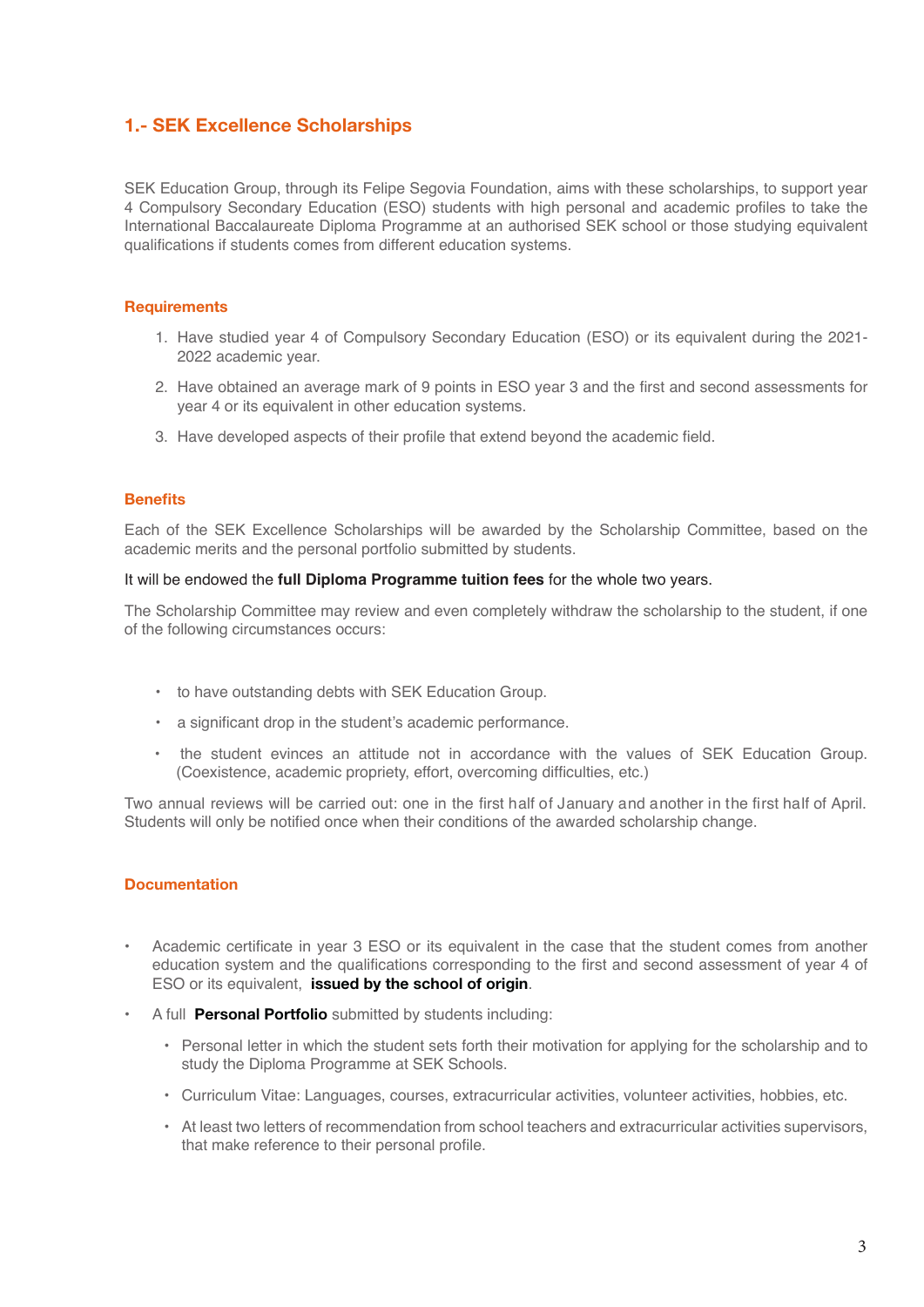All candidate students must upload the required documents to the following address:

https://becas.sek.es/s/ before 7 April 2022

### Extension of the scholarship

The upkeep of the scholarship during the two-year duration period of the Diploma Programme is subject to compliance with the requirements and conditions in terms of both academic performance and personal profile.

# **Resolution**

Students will be notified of the decision of the Scholarship Committee in writing 20 May 2022.

The Scholarship Committee's decision is final.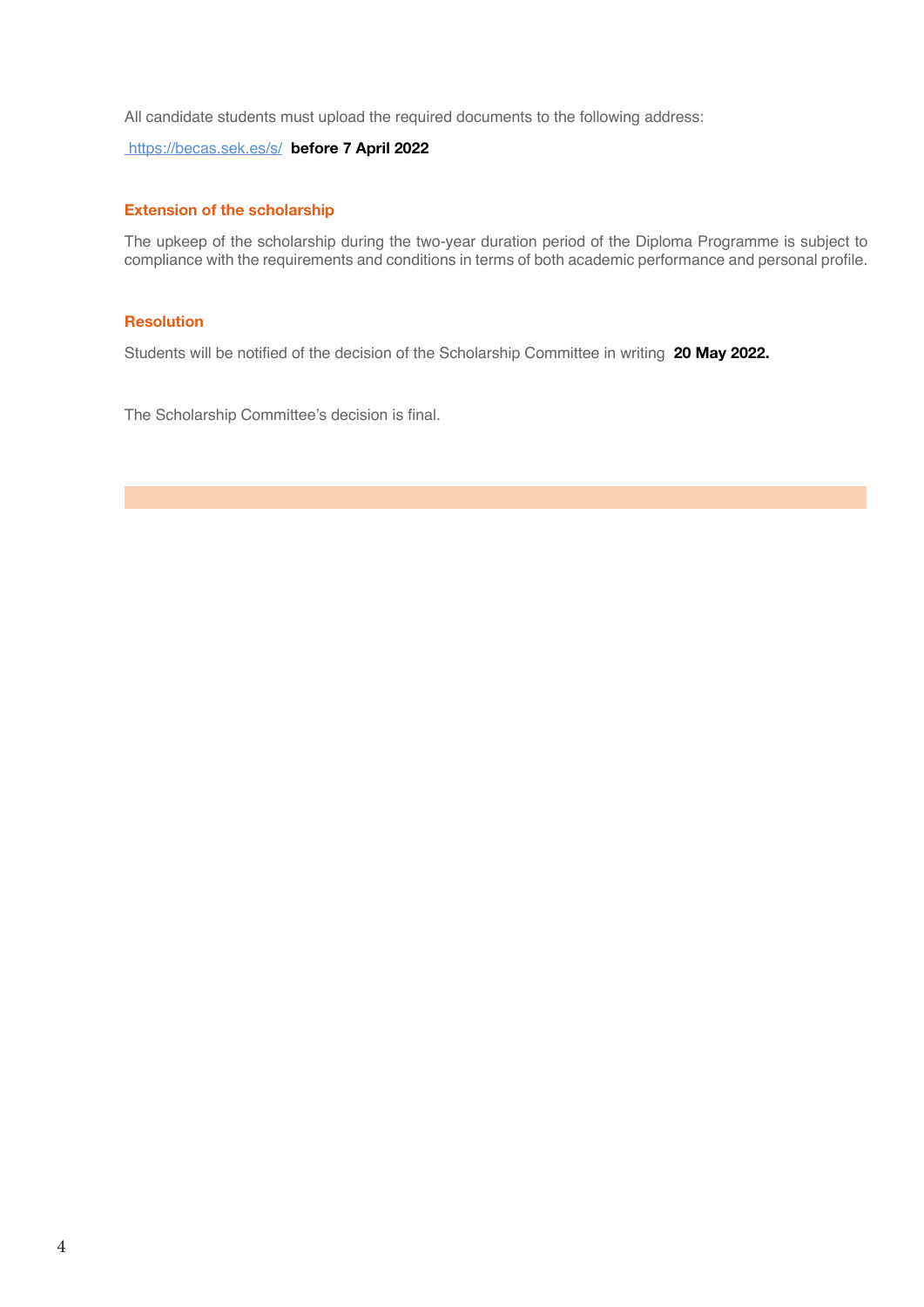# 2.- SEK SPORTS SCHOLARSHIP

These scholarships are awarded by SEK Education Group, through its Felipe Segovia Foundation, to those students from year 1 of Primary Education to year 2 of Bachillerato with outstanding performance in sports and who are beginning or continuing their studies at a SEK International School in Spain with a SEK Sports Academy in the student's chosen sport.

The SEK Club Sports Academies associated with the SEK El Castillo International School for 2022-2023 are: Tennis, horse riding, padel tennis, swimming and football.

The SEK Club Sports Academies associated with the SEK Ciudalcampo International School for 2022-2023 are: Tennis, swimming and football.

For the 2022-2023 academic year: The SEK Club sports academy associated with the SEK Catalunya International School is: Tennis and football.

## **Requirements**

- To have a valid federal license and to certify, through a certificate from the Federation, their participation in competitions in the year prior to the application for the scholarship.
- Comply with the sports criteria established for each sport.
- Certify ranking or times with a certificate issued by the Federation.
- Have an adequate academic record.
- To evince sports ethics and personal development, as assessed by the teaching and management team of the schools of origin

### **Benefits**

Each of the SEK Sports Scholarships will be awarded by the Scholarship Committee, based on the sporting merits and the personal portfolio submitted by students.

Two scholarships will be awarded for sport, one of 50% and another of 30%, both applicable to the cost of the sporting activity, provided that there are two candidates that meet the criteria established in the terms and conditions. In addition, it is endowed with 25% of tuition fees.

In the case of students coming from the SEK International Sports Academy programme,

a fixed amount will be awarded to be determined by the Scholarship Committee according to the category and classification obtained.

The Scholarship Committee may review the awarded amounts and even completely withdraw the scholarship to the student, if one of the following circumstances occurs:

- to have outstanding debts with SEK Education Group
- a significant drop in the student's academic performance.
- the student evinces an attitude not in accordance with the values of SEK Education Group. (Coexistence, academic propriety, sporting ethics, effort, overcoming difficulties, etc.)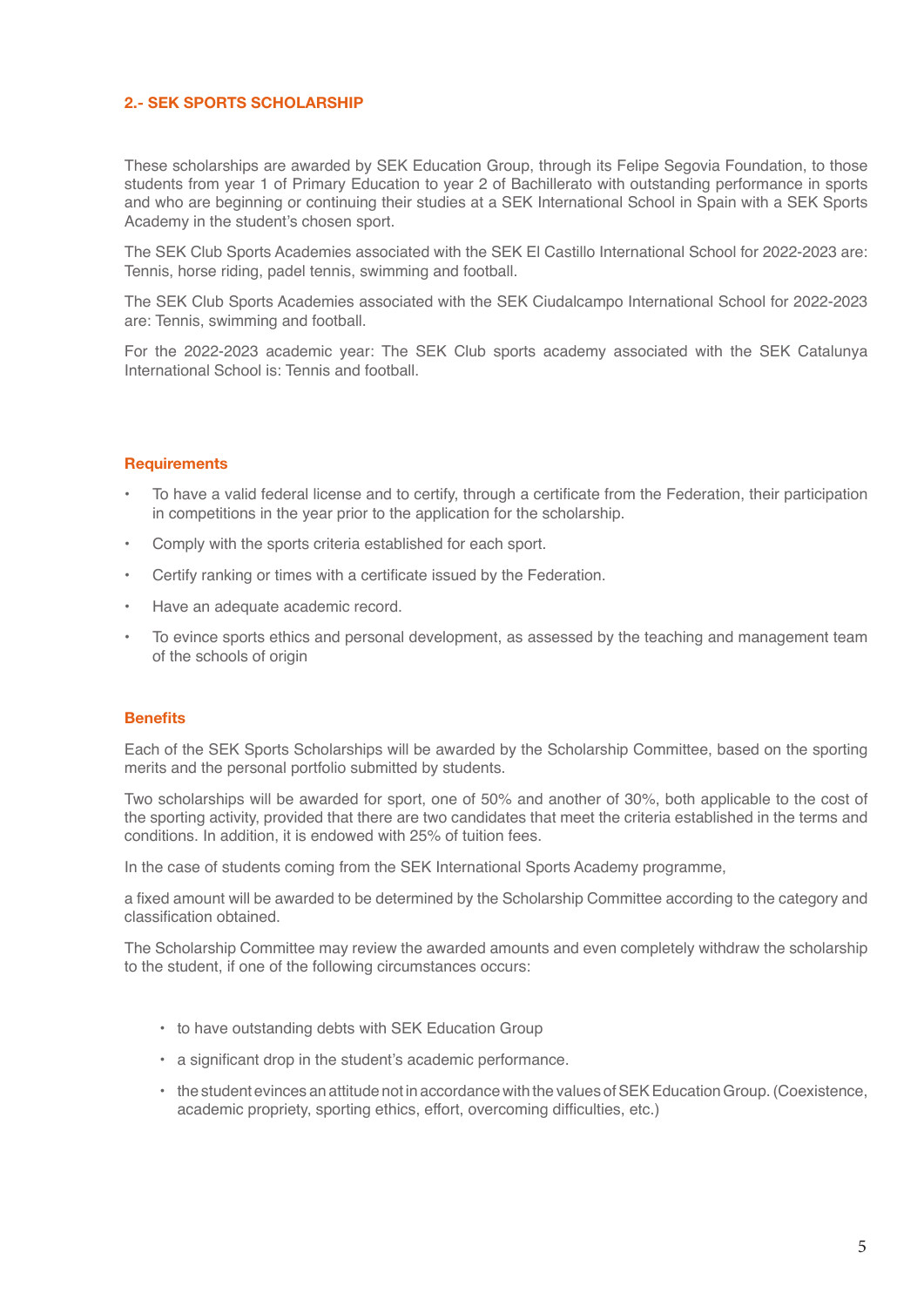Two annual reviews will be carried out: one in the first half of January 2023 and another in the first half of April 2023. Students will only be notified once when their conditions of the awarded scholarship change.

### Documentation

- Academic certificate of the studies carried out.
- Documents proving participation and level in the sport for which they are applying for the scholarship.

### A full **personal portfolio** submitted by students including:

- Personal letter in which the student sets forth their motivation for applying for the scholarship and to study at SEK-El Castillo or SEK Ciudalcampo.
- Sports curriculum: Ranking and report from the person in charge of the programme.
- Curriculum Vitae: Languages, courses, extracurricular activities, volunteer activities, hobbies, etc.
- At least two letters of recommendation from teachers and / or coaches that make reference to their sporting and personal achievements.

## SPORTS CRITERIA

## PADEL TENNIS

#### Criterion 1 – Ranking and report from the person in charge of the programme:

Those ranked 1st to 15th in the RFEP ranking may qualify for the first scholarship endowed with 50%

of the costs of the sporting activity and 25% of the tuition fees.

Those ranked between number 1 and 15 of the Territorial Federation ranking will be eligible for the second scholarship endowed with 30% of the cost of the sports activity and 25% of the tuition fees.

If there are several cases in which the first criterion is identical, we will go on to evaluate the second criterion.

#### Criterion 2 - Sports curriculum:

The number of participations in international competitions will be valued first, secondly at the national level and finally at the regional level.

## **TENNIS**

## Criteria:

Position in the ranking Participations at regional and Spanish level Participations on behalf of UCJC Sports Club (CD SEK) Academic Record Scholarships will be set based on the number of points earned: Between 20 - 30 points 50% Between 14 - 19 points 30%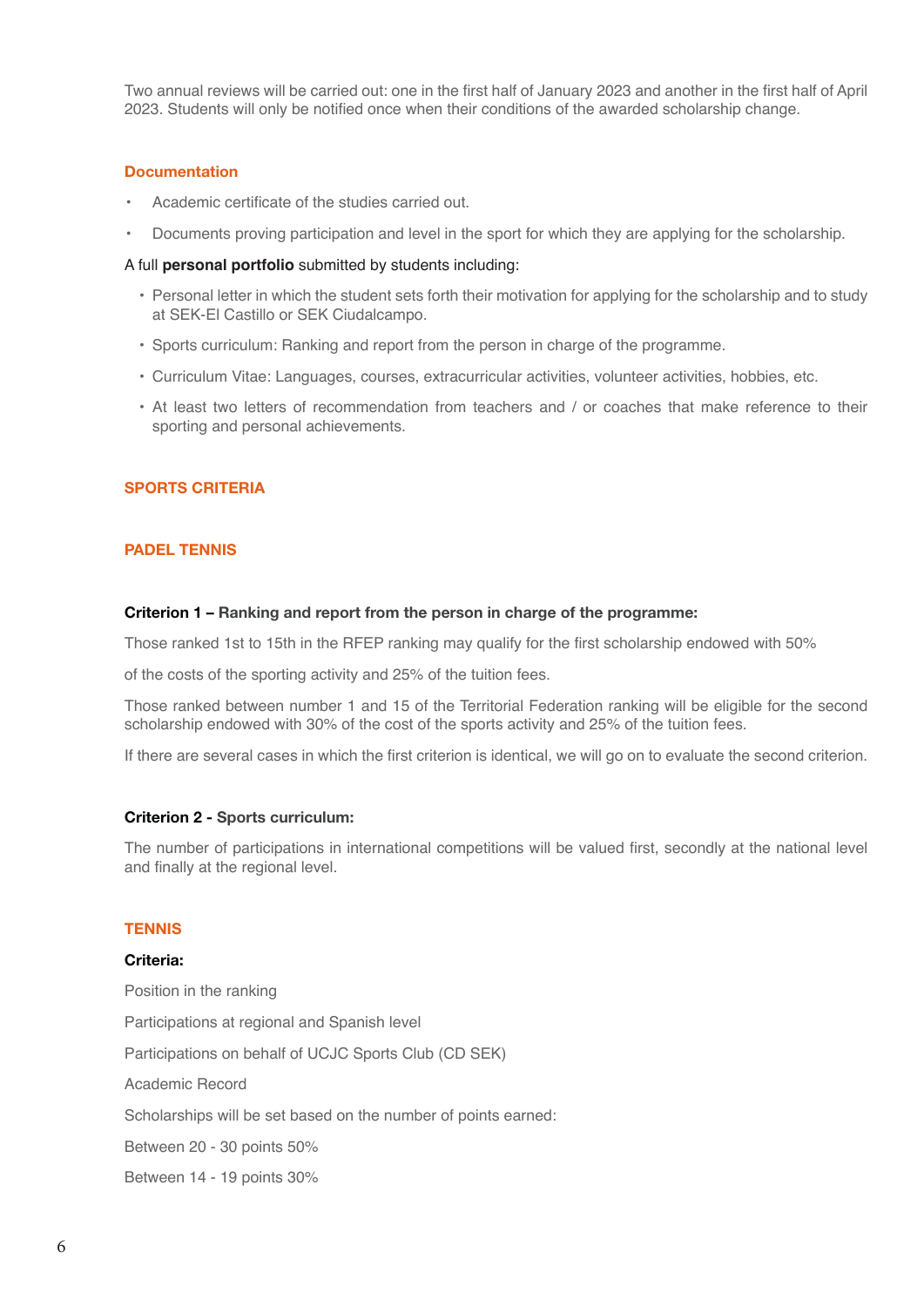# **CRITERIA FOR PLAYERS OF ALL CATEGORIES**

## **Alevín (11-12), Infantil (13-14), Cadet (15-16) and Junior (17-18)**

| Provincial ranking of the category from 1-15                                                                                                                                                                                                                                                                                                                      | 10 points |  |  |  |  |  |  |
|-------------------------------------------------------------------------------------------------------------------------------------------------------------------------------------------------------------------------------------------------------------------------------------------------------------------------------------------------------------------|-----------|--|--|--|--|--|--|
| Provincial ranking of the category from 16-30                                                                                                                                                                                                                                                                                                                     |           |  |  |  |  |  |  |
| Provincial ranking of the category from 31-45                                                                                                                                                                                                                                                                                                                     |           |  |  |  |  |  |  |
| Provincial ranking of the category from 45-60                                                                                                                                                                                                                                                                                                                     | 2 points  |  |  |  |  |  |  |
| Participations in team competitions in the previous season                                                                                                                                                                                                                                                                                                        |           |  |  |  |  |  |  |
| Have competed on behalf of the UCJC Sports Club (CD SEK) - More than 10 games/matches                                                                                                                                                                                                                                                                             | 8 points  |  |  |  |  |  |  |
| Have competed on behalf of the UCJC Sports Club (CD SEK) - between 8 and 10 games/matches                                                                                                                                                                                                                                                                         | 4 points  |  |  |  |  |  |  |
| Have competed on behalf of the UCJC Sports Club (CD SEK) - less than 8 games/matches                                                                                                                                                                                                                                                                              |           |  |  |  |  |  |  |
| Dispute Regional Qualifying Championship for the Spanish Championship <sup>**</sup>                                                                                                                                                                                                                                                                               | 2 points  |  |  |  |  |  |  |
| Placing eighth in the Regional Qualifying Championship for the Spanish Championship **                                                                                                                                                                                                                                                                            | 4 points  |  |  |  |  |  |  |
| Qualifying for the Final Phase of the Spanish Championship (if athletes meet this criterion, they do not<br>need to meet the previous two: "Play Regional Qualifying Championship for the Spanish Championship"<br>and "Be eighth finalist in the Regional Qualifying Championship for the Spanish Championship", and<br>therefore only score 6 extra points.) ** | 6 points  |  |  |  |  |  |  |
| Academic record from the previous academic year (Average 8.5 - 10)                                                                                                                                                                                                                                                                                                | 6 points  |  |  |  |  |  |  |
| Academic record from the previous academic year (Average 8.1 - 8.4)                                                                                                                                                                                                                                                                                               |           |  |  |  |  |  |  |
| Academic record from the previous academic year (Average 6.6 - 8)                                                                                                                                                                                                                                                                                                 | 2 points  |  |  |  |  |  |  |
| Academic record from the previous academic year (Average 5 - 6.5)                                                                                                                                                                                                                                                                                                 | 1 point   |  |  |  |  |  |  |

\* In the event that a team competition of a category chosen by the club has not been played, regardless of the player's interest, a total of 2 participations will be awarded for the general computation of the same.

\*\* The evaluation of the participations and their results will be established 15 days before the date of communication of the resolution of the SCHOLARSHIPS. In the event that these competitions are subsequent to that publication date, the partitions and results of these in the previous season will be taken into account.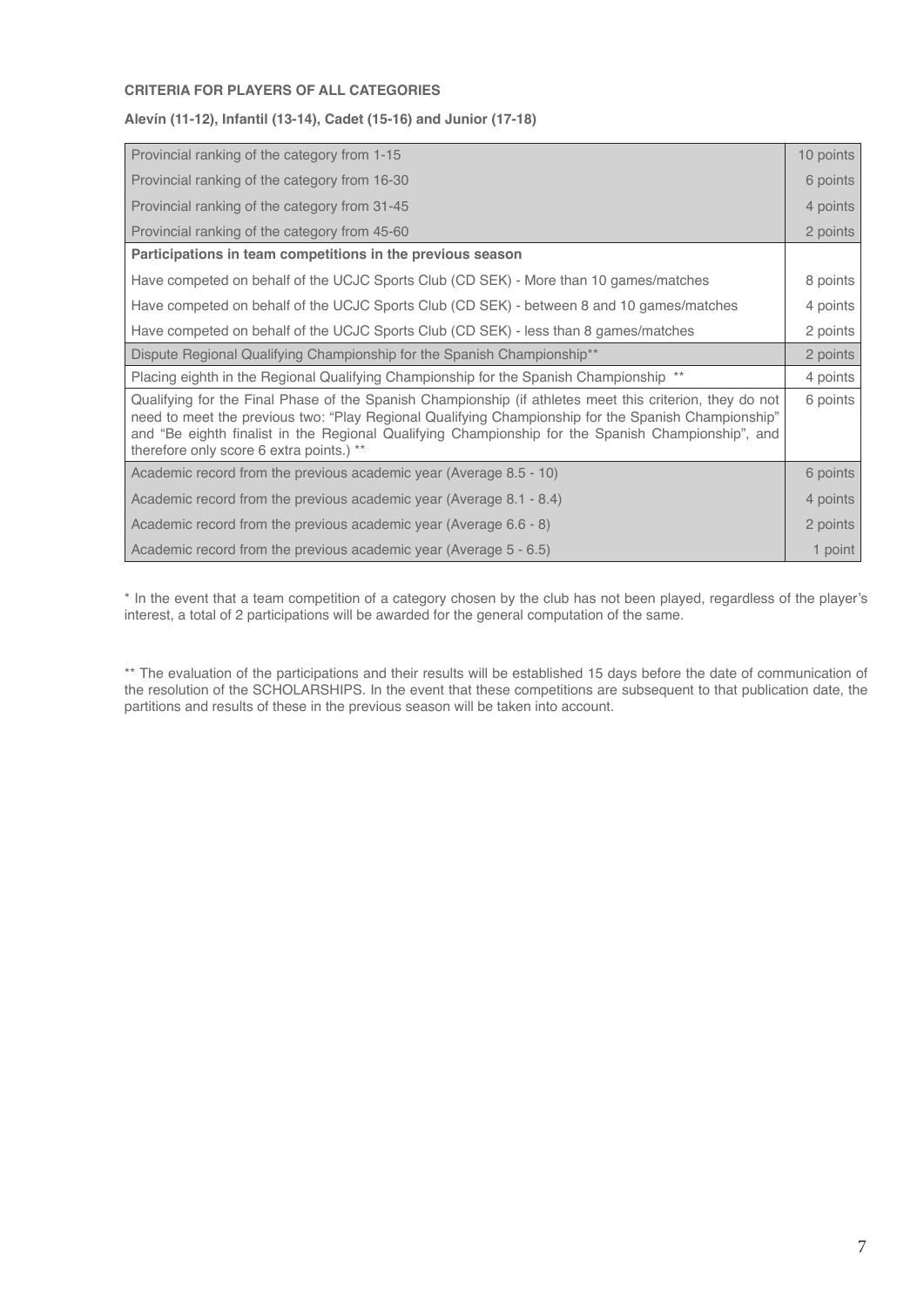### SWIMMING

## **BETWEEN 12 AND 18 YEARS OF AGE**

### Criteria:

Based on the best results (according to the results/scholarships table) provided by the student. According to this, students can provide a maximum of four results of which only the best of them will be considered depending on the table.

**These records will provide you with a number of points that together with those obtained by your academic record would allow you to access the 30% or 50% Scholarships**

**Scholarships will be based on the number of points obtained: Between 21 - 26 points 50%**

## **Between 15 - 20 points 30%**

| Academic record of the previous year (Average 8.5 - 10)  | 6 points |
|----------------------------------------------------------|----------|
| Academic record of the previous year (Average 8.1 - 8.4) | 4 points |
| Academic record of the previous year (Average 6.6 - 8)   | 2 points |
| Academic record of the previous year (Average 5 - 6.5)   | point    |

| <b>MENS</b>                  |                                      |           |                  |           |                  |           |                  |           |                  |           |           |           |
|------------------------------|--------------------------------------|-----------|------------------|-----------|------------------|-----------|------------------|-----------|------------------|-----------|-----------|-----------|
|                              | <b>12 Y. OLD</b><br><b>13 Y. OLD</b> |           | <b>14 Y. OLD</b> |           | <b>15 Y. OLD</b> |           | <b>16 Y. OLD</b> |           | <b>17 Y. OLD</b> |           |           |           |
|                              | 15 puntos                            | 20 puntos | 15 puntos        | 20 puntos | 15 puntos        | 20 puntos | 15 puntos        | 20 puntos | 15 puntos        | 20 puntos | 15 puntos | 20 puntos |
| 50 M. FREESTYLE              | 0.33                                 | 0.32.5    | 0.31             | 0.30.5    | 0.28,5           | 0.28      | 0.27             | 0.26.5    | 0.26             | 0.25.5    | 0.25      | 0.24.5    |
| 100 M. FREESTYLE             | 1.10                                 | 1.07      | 1.08             | 1.06      | 1.06             | 1.01      | 0.59             | 0.57      | 0.575            | 0.55      | 0.555     | 0.53      |
| 200 M. FREESTYLE             | 2.25                                 | 2.20      | 2.19             | 2.16      | 2.13             | 2.08      | 2.09             | 2.04      | 2.04             | 2.02      | 2.00      | 1.58      |
| 400 M. FREESTYLE             | 5.30                                 | 5.15      | 5.15             | 5.05      | 5.05             | 4.55      | 4.57             | 4.40      | 4.30             | 4.25      | 4.15      | 4.10      |
| 1500 M. FREESTYLE            | 21.00                                | 20.30     | 20.30            | 20.00     | 19.50            | 19.35     | 18.50            | 18.05     | 17.50            | 17.40     | 17.31     | 17.15     |
| <b>50 M. BACKSTROKE</b>      |                                      |           |                  |           |                  |           |                  |           | 0.275            | 0.27      | 0.265     | 0.26      |
| <b>100 M. BACKSTROKE</b>     | 1.25                                 | 1.20      | 1.18             | 1.12      | 1.14             | 1.08      | 1.10             | 1.05      | 1.07             | 1.02      | 1.00      | 0.58      |
| <b>200 M.BACKSTROKE</b>      | 2.58                                 | 2.52      | 2.50             | 2.45      | 2.43             | 2.35      | 2.35             | 2.31      | 2.28             | 2.15      | 2.20      | 2.10      |
| <b>50 M. BREASTSTROKE</b>    |                                      |           |                  |           |                  |           |                  |           | 0.34             | 0.32      | 0.33      | 0.31      |
| <b>100 M. BREASTSTROKE</b>   | 1.41                                 | 1.39      | 1.37             | 1.35      | 1.30             | 1.25      | 1.20             | 1.18      | 1.16             | 1.14      | 1.13      | 1.09      |
| <b>200 M. BREASTSTROKE</b>   | 3.20                                 | 3.12      | 3.08             | 3.00      | 2.55             | 2.50      | 2.48             | 2.47      | 2.45             | 2.35      | 2.35      | 2.30      |
| <b>50 M. BUTTERFLY</b>       |                                      |           |                  |           |                  |           |                  |           | 0.33             | 0.30      | 0.31      | 0.29      |
| 100 M. BUTTERFLY             | 1.31                                 | 1.26      | 1.21             | 1.19      | 1.15             | 1.13      | 1.12             | 1.07      | 1.06             | 1.04      | 1.01      | 0.59      |
| <b>200 M.BUTTERFLY</b>       | 3.50                                 | 3.40      | 3.30             | 3.20      | 3.10             | 3.00      | 2.50             | 2.40      | 2.35             | 2.30      | 2.25      | 2.20      |
| 200 M. MEDLEY                | 3.25                                 | 3.20      | 3.15             | 3.10      | 3.05             | 3.00      | 2.50             | 2.40      | 2.36             | 2.30      | 2.20      | 2.18      |
| 400 FETH OF<br>400 M. MEDLEY | 6.15                                 | 6.05      | 5.50             | 5.37      | 5.25             | 5.20      | 5.16             | 5.08      | 4.59             | 4.57      | 4.50      | 4.45      |

| <b>WOMENS</b>              |                                      |           |           |                  |           |                  |           |                  |           |                  |           |           |
|----------------------------|--------------------------------------|-----------|-----------|------------------|-----------|------------------|-----------|------------------|-----------|------------------|-----------|-----------|
|                            | <b>12 Y. OLD</b><br><b>13 Y. OLD</b> |           |           | <b>14 Y. OLD</b> |           | <b>15 Y. OLD</b> |           | <b>16 Y. OLD</b> |           | <b>17 Y. OLD</b> |           |           |
|                            | 15 puntos                            | 20 puntos | 15 puntos | 20 puntos        | 15 puntos | 20 puntos        | 15 puntos | 20 puntos        | 15 puntos | 20 puntos        | 15 puntos | 20 puntos |
| 50 M. FREESTYLE            | 0.37                                 | 0.36      | 0.35      | 0.34             | 0.325     | 0.32             | 0.325     | 0.31             | 0.30      | 0.29             | 0.28      | 0.27.5    |
| 100 M. FREESTYLE           | 1.20                                 | 1.12      | 1.16      | 1.09             | 1.11      | 1.06             | 1.07      | 1.04             | 1.02      | 1.00             | 0.59      | 0.58      |
| <b>200 M. FREESTYLE</b>    | 2.50                                 | 2.40      | 2.36      | 2.27             | 2.28      | 2.20             | 2.14      | 2.09             | 2.07      | 2.04             | 2.03      | 2.02      |
| 400 M. FREESTYLE           | 6.05                                 | 6.01      | 5.58      | 5.50             | 5.40      | 5.25             | 5.15      | 4.55             | 4.53      | 4.50             | 4.45      | 4.38      |
| 800 M. FREESTYLE           | 12.20                                | 12.12     | 12.02     | 11.52            | 11.45     | 11.31            | 11.22     | 11.10            | 11.00     | 10.50            | 10.40     | 10.30     |
| <b>50 M. BACKSTROKE</b>    |                                      |           |           |                  |           |                  | 0.375     | 0.37             | 0.365     | 0.36             | 0.35      | 0.34      |
| <b>100 M. BACKSTROKE</b>   | 1.32                                 | 1.29      | 1.25      | 1.20             | 1.16      | 1.11             | 1.08      | 1.07             | 1.06      | 1.04             | 1.03      | 1.02      |
| <b>200 M.BACKSTROKE</b>    | 3.10                                 | 3.05      | 3.00      | 2.55             | 2.52      | 2.48             | 2.42      | 2.37             | 2.32      | 2.27             | 2.22      | 2.17      |
| <b>50 M. BREASTSTROKE</b>  |                                      |           |           |                  |           |                  | 0.42      | 0.40             | 0.38      | 0.37             | 0.36      | 0.35      |
| <b>100 M. BREASTSTROKE</b> | 1.58                                 | 1.55      | 1.50      | 1.45             | 1.40      | 1.37             | 1.32      | 1.28             | 1.23      | 1.20             | 1.18      | 1.16      |
| <b>200 M. BREASTSTROKE</b> | 3.40                                 | 3.23      | 3.25      | 3.15             | 3.10      | 3.00             | 2.53      | 2.50             | 2.45      | 2.40             | 2.38      | 2.35      |
| <b>50 M. BUTTERFLY</b>     |                                      |           |           |                  |           |                  | 0.37      | 0.35             | 0.34      | 0.32             | 0.30      | 0.29      |
| 100 M. BUTTERFLY           | 1.47                                 | 1.32      | 1.37      | 1.28             | 1.30      | 1.23             | 1.25      | 1.18             | 1.20      | 1.14             | 1.15      | 1.10      |
| <b>200 M.BUTTERFLY</b>     | 3.40                                 | 3.30      | 3.20      | 3.10             | 3.10      | 3.00             | 3.00      | 2.50             | 2.50      | 2.40             | 2.35      | 2.30      |
| 200 M. MEDLEY              | 3.55                                 | 3.50      | 3.43      | 3.29             | 3.19      | 3.10             | 3.00      | 2.55             | 2.50      | 2.43             | 2.39      | 2.30      |
| 400 M. MEDLEY              | 6.40                                 | 6.30      | 6.20      | 6.10             | 6.00      | 5.50             | 5.40      | 5.30             | 5.20      | 5.15             | 5.10      | 5.00      |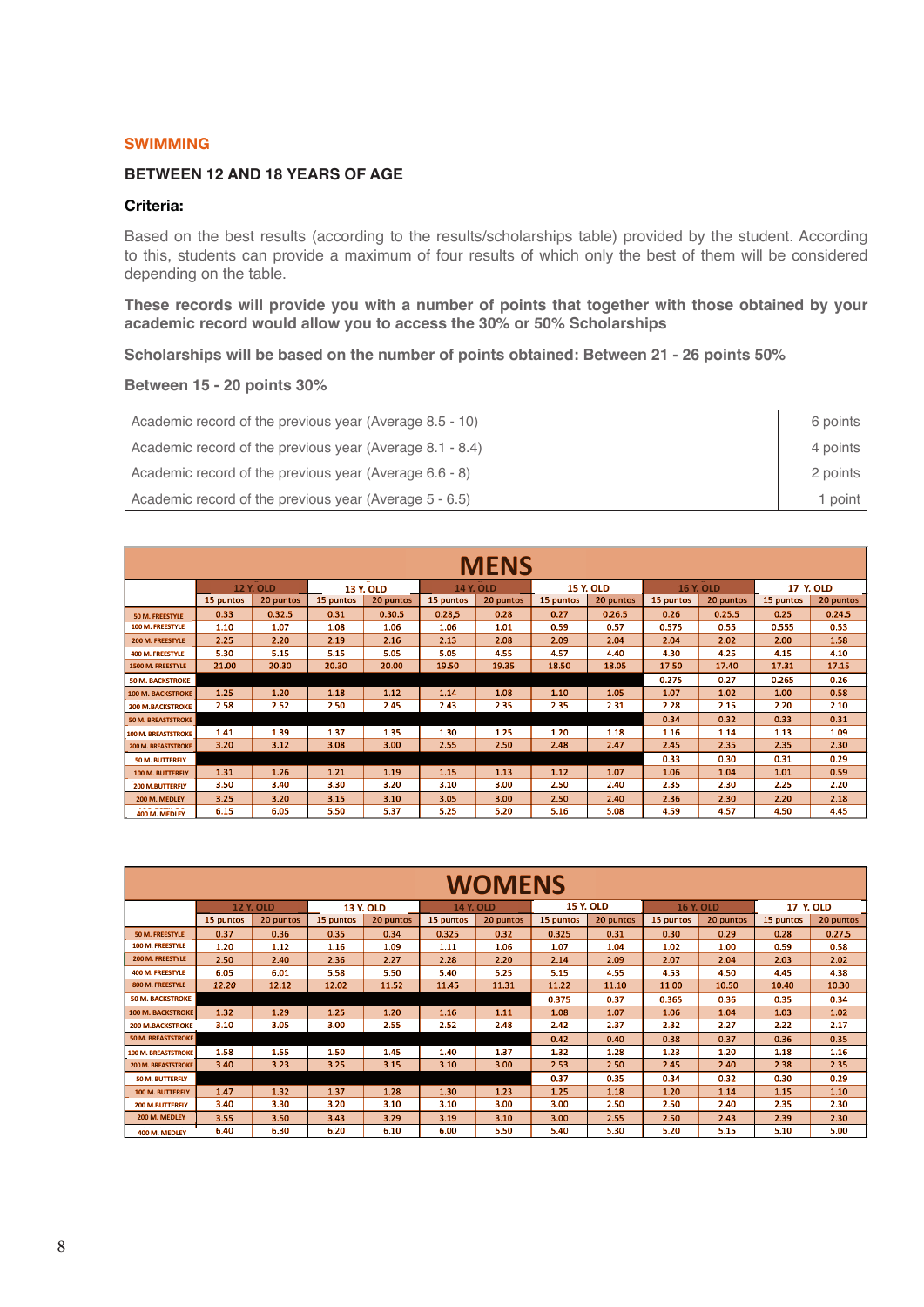# BETWEEN 8 AND 11 YEARS OF AGE

## Criteria:

Pass a technical test that will be assessed by the person in charge of swimming (swim 50m of each style (front crawl, backstroke and breaststroke), lowering or equalling the marks established in the attached table in two of the three tests).

|                           | <b>MENS AND WOMENS</b>                                              |           |           |           |           |           |           |           |  |  |
|---------------------------|---------------------------------------------------------------------|-----------|-----------|-----------|-----------|-----------|-----------|-----------|--|--|
|                           | 8 Y. OLD<br><b>9 Y. OLD</b><br><b>11 Y. OLD</b><br><b>10 Y. OLD</b> |           |           |           |           |           |           |           |  |  |
|                           | 15 puntos                                                           | 20 puntos | 15 puntos | 20 puntos | 15 puntos | 20 puntos | 15 puntos | 20 puntos |  |  |
| <b>50 M. FREESTYLE</b>    | 0.50.5                                                              | 0.49      | 0.47.5    | 0.46      | 0.445     | 0.43      | 0.41.5    | 0.40      |  |  |
| <b>50 M. BACKSTROKE</b>   | 0.55.5                                                              | 0.54      | 0.52.5    | 0.51      | 0.49.5    | 0.48      | 0.46.5    | 0.45      |  |  |
| <b>50 M. BREASTSTROKE</b> | 1.05                                                                | 0.59      | 0.57.5    | 0.56      | 0.54.5    | 0.53      | 0.51.5    | 0.50      |  |  |

# HORSE-RIDING

### Criterion 1 – Ranking and report from the person in charge of the programme:

Candidates obtaining a gold medal in the Spanish Championship (A, B, C and D) in of Vaulting, Dressage and Overall Competition in any of the categories: Alevín, Infantil or Juvenil, will be eligible for the first scholarship endowed with 50% of the cost of the sports activity and 25% of the tuition fees.

Candidates obtaining a silver or bronze medal in the Spanish Championship (A, B, C and D) in of Vaulting, Dressage and Overall Competition in any of the categories: Alevín, Infantil or Juvenil, will be eligible for the second scholarship endowed with 30% of the cost of the sports activity and 25% of the tuition fees.

### Criterion 2 - Sports curriculum:

The number of gold, silver or bronze medals will be valued first and finally the number of participations in National Contests such as the Infanta Elena Pony Club of Spain trophy and Prince of Asturias Trophy.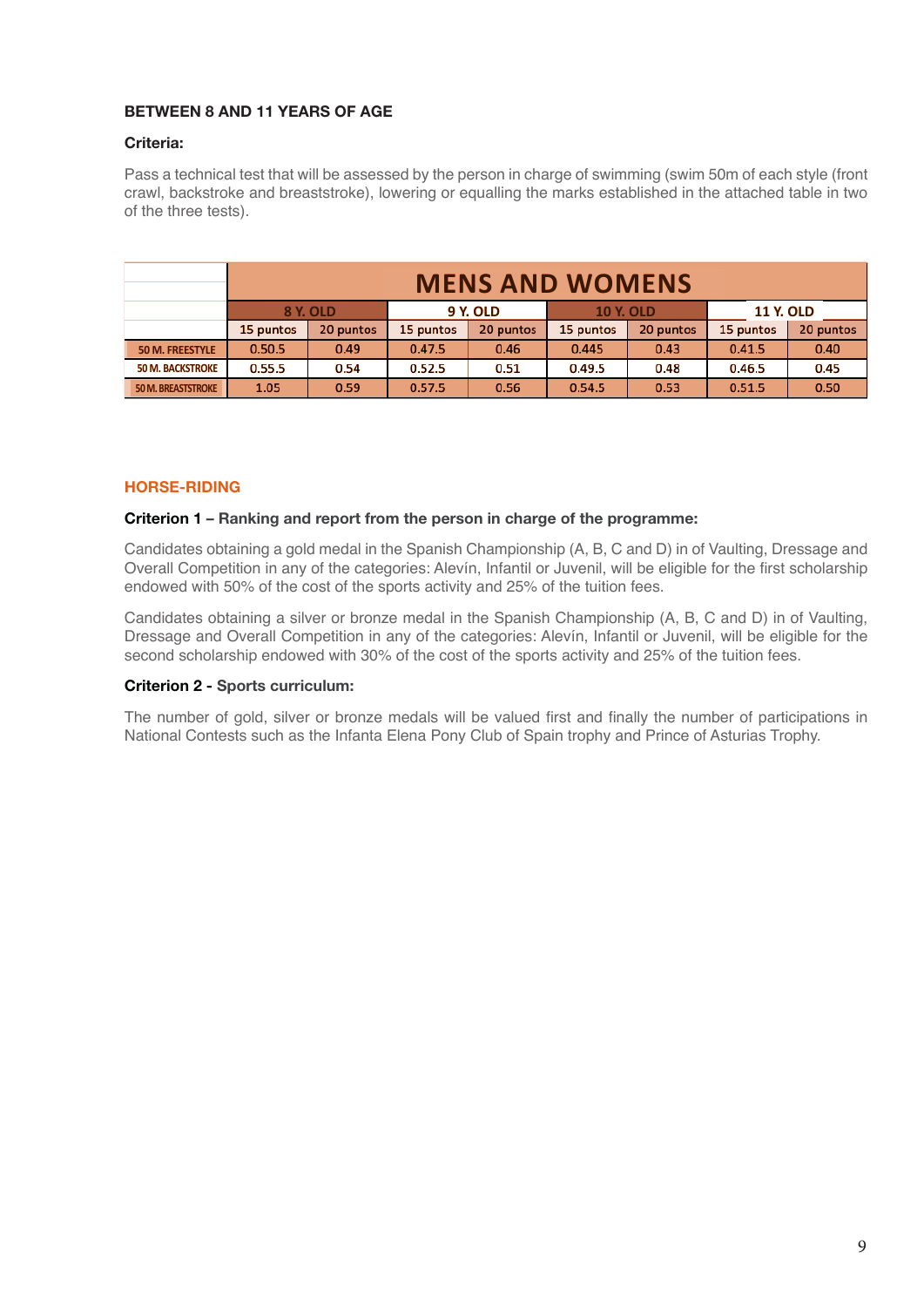# FOOTBALL

## Criteria:

Have active federation license in the scholarship application season. Proof of having been federated, at least in the two seasons prior to the resolution date.

### **Score table:**

### Category

National Category 10 points Regional Category 6 points Academic record

Academic record of the previous year (Average 8.5 - 10) 6 points

| Academic record of the previous year (Average 8.5 - 10)                                      | 6 points |
|----------------------------------------------------------------------------------------------|----------|
| Academic record of the previous year (Average 8.1 - 8.4)                                     | 4 points |
| Academic record of the previous year (Average 6.6 - 8)                                       | 2 points |
| Academic record of the previous year (Average 5 - 6.5)                                       | 1 point  |
| Having taken part in territorial teams 4 pts.                                                | 4 points |
| Having taken part in national teams 6 pts.                                                   | 6 points |
| Academic scholarship covering 25% of tuition for students attaining between 19 and 22 points |          |
|                                                                                              |          |

## Student commitment

- Participate in the championships and tournaments of interest for the athlete and for SEK Education Group and the SEK Club, always using the sports equipment provided by SEK Sports Academies.
- Participate in the Spanish Championship if they qualify and it is so considered by SEK Education Group.
- Promote and represent SEK Education Group at those events at local, national or international level that the Group considers of interest.
- Present at the end of each sports season a report with all their activities and achievements.
- Be federated or, if already federated, federate the following season via the corresponding SEK Club.
- Sign a Declaration of Responsibility and Acceptance, which athletes commit to being an example in applying values in sport, demonstrating a good attitude, effort and companionship.

All candidate students must upload the required documents to the following address:

https://becas.sek.es/s/ before 7 April 2022

## Extension of the scholarships

These scholarships are for one academic year. To obtain the scholarship, it is necessary to meet all the requirements that are requested in the Scholarship terms and conditions of the corresponding year.

### Resolution

Students will be notified of the decision of the Scholarship Committee in writing before **20 May 2022.**

The Scholarship Committee's decision is final.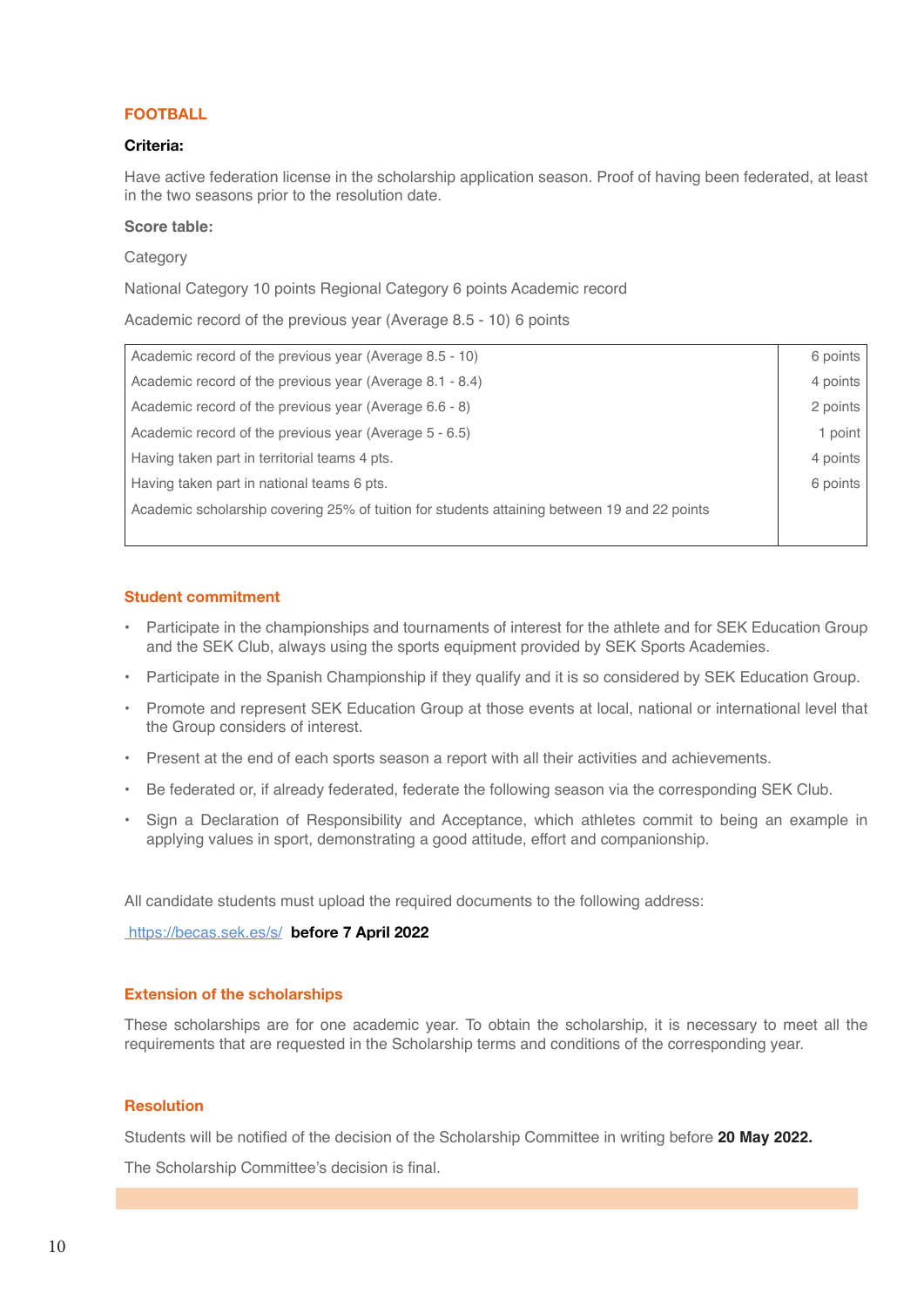## 3. - SEK INTERNATIONAL SPORTS ACADEMY SCHOLARSHIPSY

SEK Education Group, through its Felipe Segovia Foundation, aims with these scholarships, to support SEK International Sports Academy students at SEK-El Castillo, SEK Ciudalcampo and SEK-Catalunya with outstanding personal and sporting achievements. They should stand out for their ethics in the practice of sports.

# **Requirements**

- Have studied ESO or year 1 of Bachillerato during the 2021-2022 academic year.
- Have studied at a SEK school for at least one school year.
- Have obtained an average mark of 8 points in ESO year 3 and the first and second assessments of the current year.
- Have a valid federal license and proof their participation in competitions in the year prior to applying for the scholarship with a certificate from the Federation.
- Comply with the sports criteria established for each sport.
- Certify ranking or times with a certificate issued by the Federation

## **Benefits**

This scholarship will be awarded by the Scholarship Committee, based on the students' academic and sporting merits.

It will be endowed with  $\epsilon$ 9,000 per year.

The Scholarship Committee may review and even completely withdraw the scholarship to the student, if one of the following circumstances occurs:

- to have outstanding debts with SEK Education Group
- a significant drop in the student's academic performance.
- the student evinces an attitude not in accordance with the values of SEK Education Group. (Coexistence, academic propriety, effort, overcoming difficulties, etc.)

Two annual reviews will be carried out: one in the first half of January 2023 and another in the first half of April 2023. Students will only be notified once when their conditions of the awarded scholarship change.

## **Documentation**

- Academic certificate of the studies carried out.
- Documentation that evidences their participation and level in sport.

### • A full personal portfolio submitted by students including:

- Personal letter in which the student explains their motivation for applying for the scholarship.
- Sports curriculum.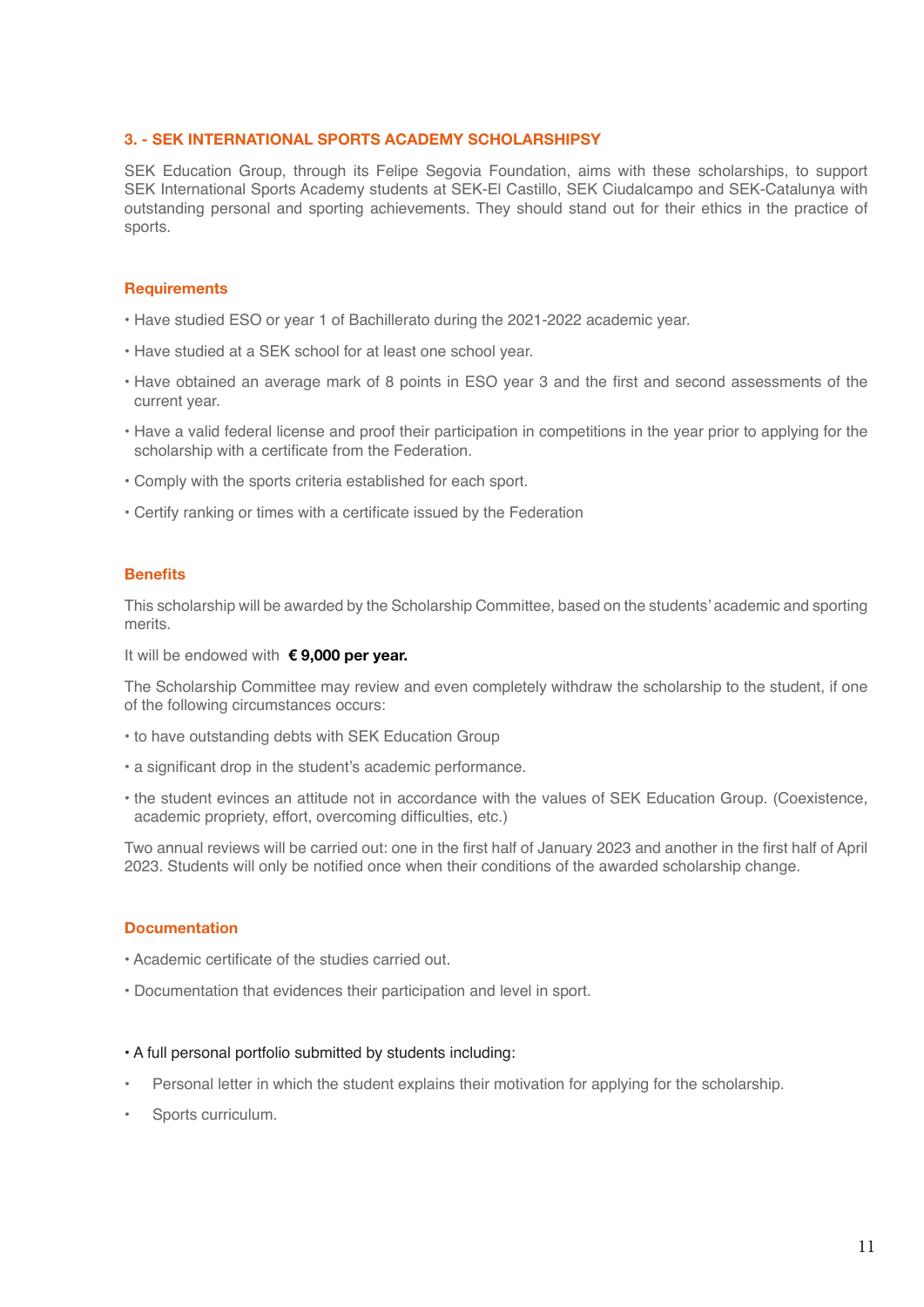- Curriculum Vitae: Languages, courses, extracurricular activities, volunteer activities, hobbies, etc.
- At least two letters of recommendation from teachers and / or coaches that make reference to their sporting and academic achievements and their personal ethical values.

All candidate students must upload the required documents to the following address:

https://becas.sek.es/s/ before 7 April 2022

### Extension of the scholarship

These scholarships are for one academic year. To obtain the scholarship, it is necessary to meet all the requirements that are requested in the Scholarship terms and conditions of the corresponding year.

## Resolution

Students will be notified of the decision of the Scholarship Committee in writing before 20 May 2022.

The Scholarship Committee's decision is final.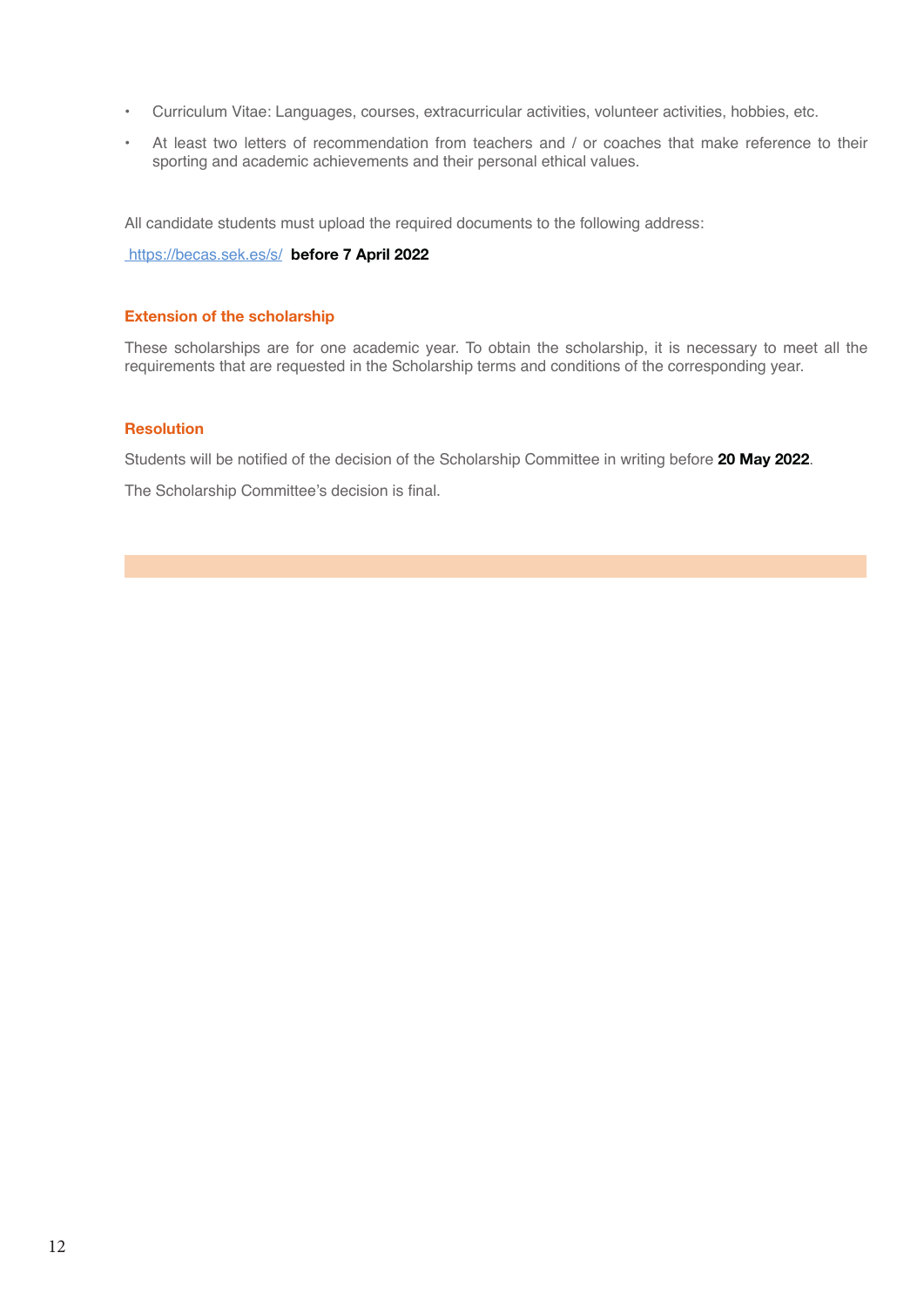# 4. - MARÍA DE VILLOTA SCHOLARSHIP FOR PERSONAL EFFORT

SEK Education Group, through its Felipe Segovia Foundation, aims to recognise and support students who demonstrate excellent academic and personal records, with particular emphasis on social commitment to the community, following the example set by María de Villota. The scholarship is for students who wish to study ESO, Bachillerato or the Diploma Programme at SEK Ciudalcampo School where María de Villota was a student.

# **Requirements**

Have studied year 2, 3 or 4 of Compulsory Secondary Education (ESO) or its equivalent during the 2021- 2022 academic year.

Have obtained an average mark of 9 points in ESO year 1, 2 or 3 and the first and second assessments for year 2, 3 or 4 of ESO or the equivalent in similar education systems.

Present evidence of their personal profile as described below, in Documentation).

# **Benefits**

The award of the María de Villota Scholarship to the Personal Effort will be made by the Scholarship Committee together with the management of SEK International School Ciudalcampo and a representative of the Villota family, based on the academic merits and the Personal Portfolio submitted by students.

The scholarship is **endowed with 100% of tuition fees**.

The Scholarship Committee may review and even completely withdraw the scholarship to the student, if one of the following circumstances occurs:

- to have outstanding debts with SEK Education Group
- a significant drop in the student's academic performance.
- the student evinces an attitude not in accordance with the values of SEK Education Group. (Coexistence, academic propriety, effort, overcoming difficulties, etc.)

Two annual reviews will be carried out: one in the first half of January 2023 and another in the first half of April 2022. Students will only be notified once when their conditions of the awarded scholarship change.

# **Documentation**

Academic certificate in year 1, 2 or 3 ESO or its equivalent in the case that the student comes from another education system and the qualifications corresponding to the first and second assessment of year 2, 3 and 04 of ESO or its equivalent, **issued by the school of origin.** 

# **A full personal portfolio submitted by students including:**

- Personal letter in which the student explains their motivation for applying for the scholarship. It must include the aspects described in the application form.
- Curriculum Vitae: Languages, courses, extracurricular activities, volunteer activities, service and commitment to the community with a social impact, hobbies, etc.
- At least two letters of recommendation from teachers and / or coaches that make reference to their personal achievements, their commitment and their leadership in social activities.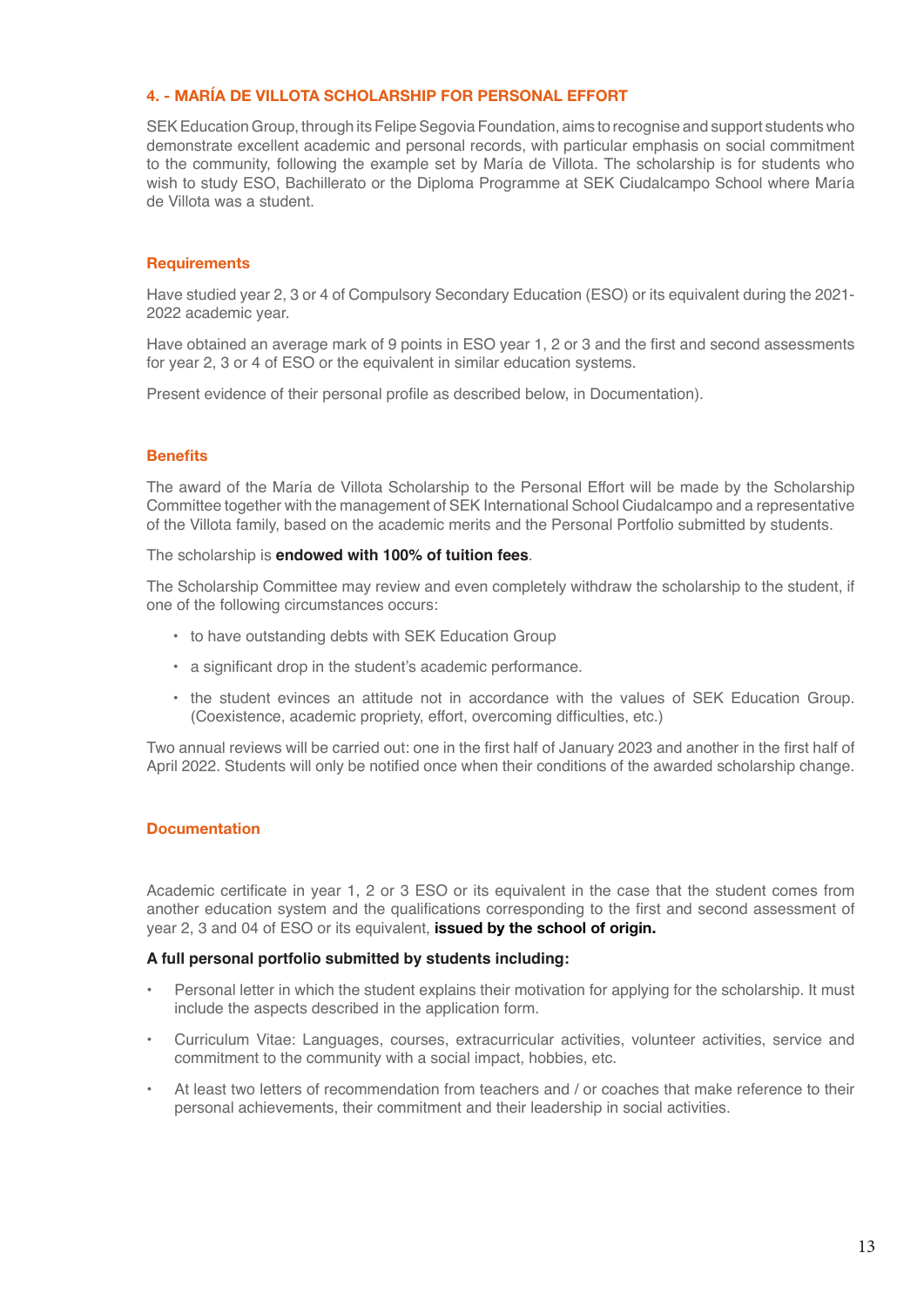All candidate students must upload the required documents to the following address:

# https://becas.sek.es/s/ before 7 April 2022

# Extension of the scholarship

These scholarships are for one academic year. To obtain the scholarship, it is necessary to meet all the requirements that are requested in the Scholarship terms and conditions of the corresponding year.

## Resolution

Students will be notified of the decision of the Scholarship Committee, the school management and the representative of the Villota family in writing before 20 May 2022.

The decision on the awarding of the scholarship is final.